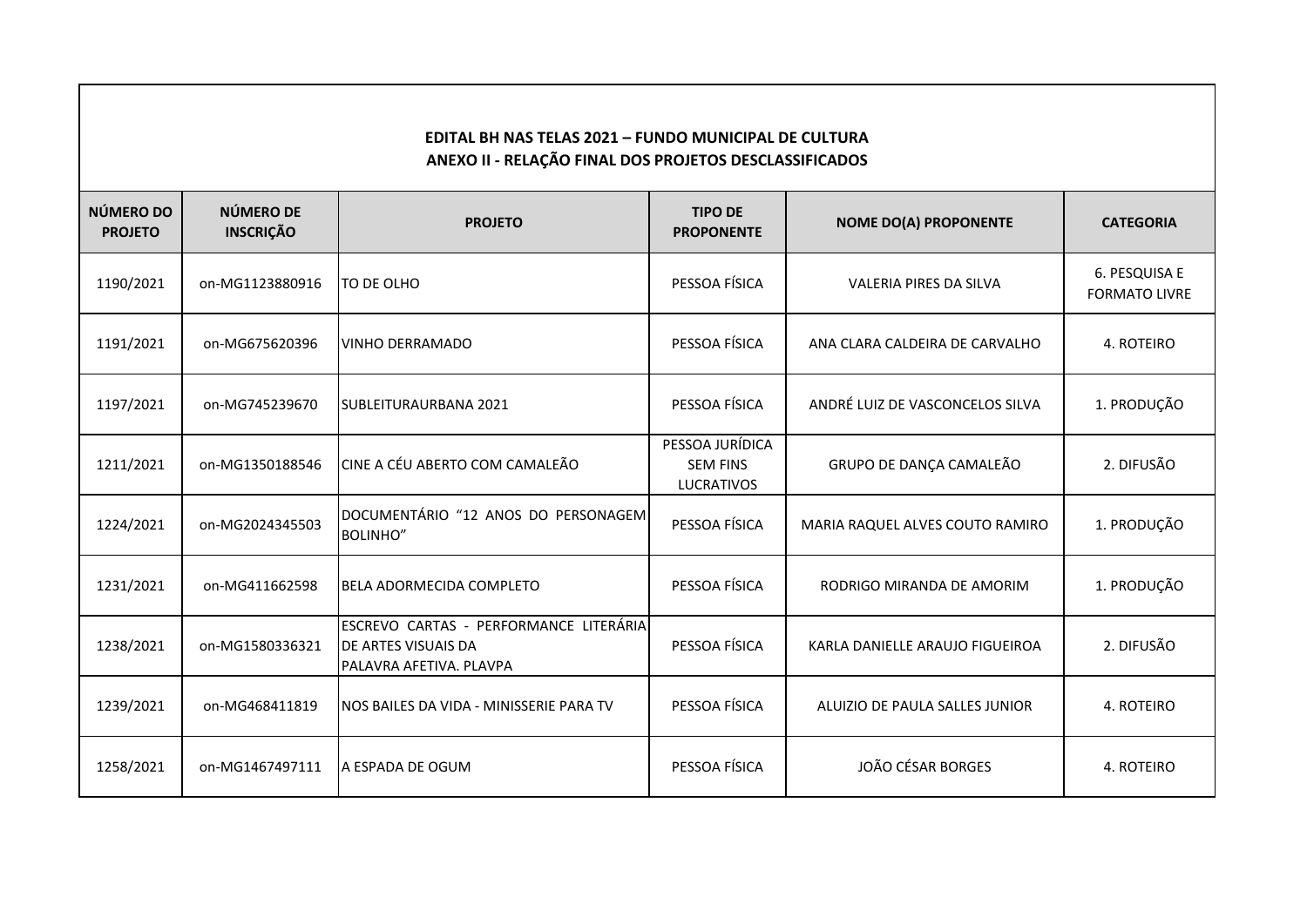| 1265/2021 | on-MG426189039  | <b>ROSTO DE PAPEL</b>                                                | PESSOA FÍSICA | ANDRÉA VILAÇA LOPES MOURA        | 1. PRODUÇÃO                          |
|-----------|-----------------|----------------------------------------------------------------------|---------------|----------------------------------|--------------------------------------|
| 1266/2021 | on-MG1193483180 | <b>FLUXO</b>                                                         | PESSOA FÍSICA | LEANDRO SILVA LOPES              | 1. PRODUÇÃO                          |
| 1282/2021 | on-MG1468102078 | <b>GRANDE SECA EM JUDÁ</b>                                           | PESSOA FÍSICA | RENAN EDUARDO NERES SILVA        | 1. PRODUÇÃO                          |
| 1287/2021 | on-MG223358239  | <b>HISTÓRIAS DE PRATELEIRAS</b>                                      | PESSOA FÍSICA | MILCA ALVES DA SILVA             | 1. PRODUÇÃO                          |
| 1290/2021 | on-MG321538151  | O ARTISTA                                                            | PESSOA FÍSICA | <b>GISLAINE GONÇALVES</b>        | 1. PRODUÇÃO                          |
| 1322/2021 | on-MG1770732074 | FELIZES PARA SEMPRE OU PARA AGORA?                                   | PESSOA FÍSICA | STELA SILVA DIOGO                | 4. ROTEIRO                           |
| 1328/2021 | on-MG2004958239 | <b>MIRONGA</b>                                                       | PESSOA FÍSICA | DAVIDSON JUNIO MOREIRA EURICO    | 1. PRODUÇÃO                          |
| 1337/2021 | on-MG1144672856 | <b>AMIGAS</b>                                                        | PESSOA FÍSICA | PAULA FABIANA SILVA              | 4. ROTEIRO                           |
| 1343/2021 | on-MG298863013  | <b>EPIDEMIA SONORA</b>                                               | PESSOA FÍSICA | BÁRBARA CALDEIRA DE MORAES       | 1. PRODUÇÃO                          |
| 1357/2021 | on-MG1306687032 | A MENINA E O CALANGO, SÉRIE                                          | PESSOA FÍSICA | ANA CAROLINA CUNHA               | 4. ROTEIRO                           |
| 1359/2021 | on-MG739277654  | PODCAST CABRITINHA & EU                                              | PESSOA FÍSICA | EDUARDO RANGEL DOS SANTOS        | 5. AUDIOVISUAL<br><b>COMUNITÁRIO</b> |
| 1438/2021 | on-MG739537256  | "G.R.E.S. CIDADE<br>JARDIM<br>60<br>ANOS<br><b>DE</b><br>PASSARELA!" | PESSOA FÍSICA | <b>CAMILA DA SILVA RODRIGUES</b> | 1. PRODUÇÃO                          |